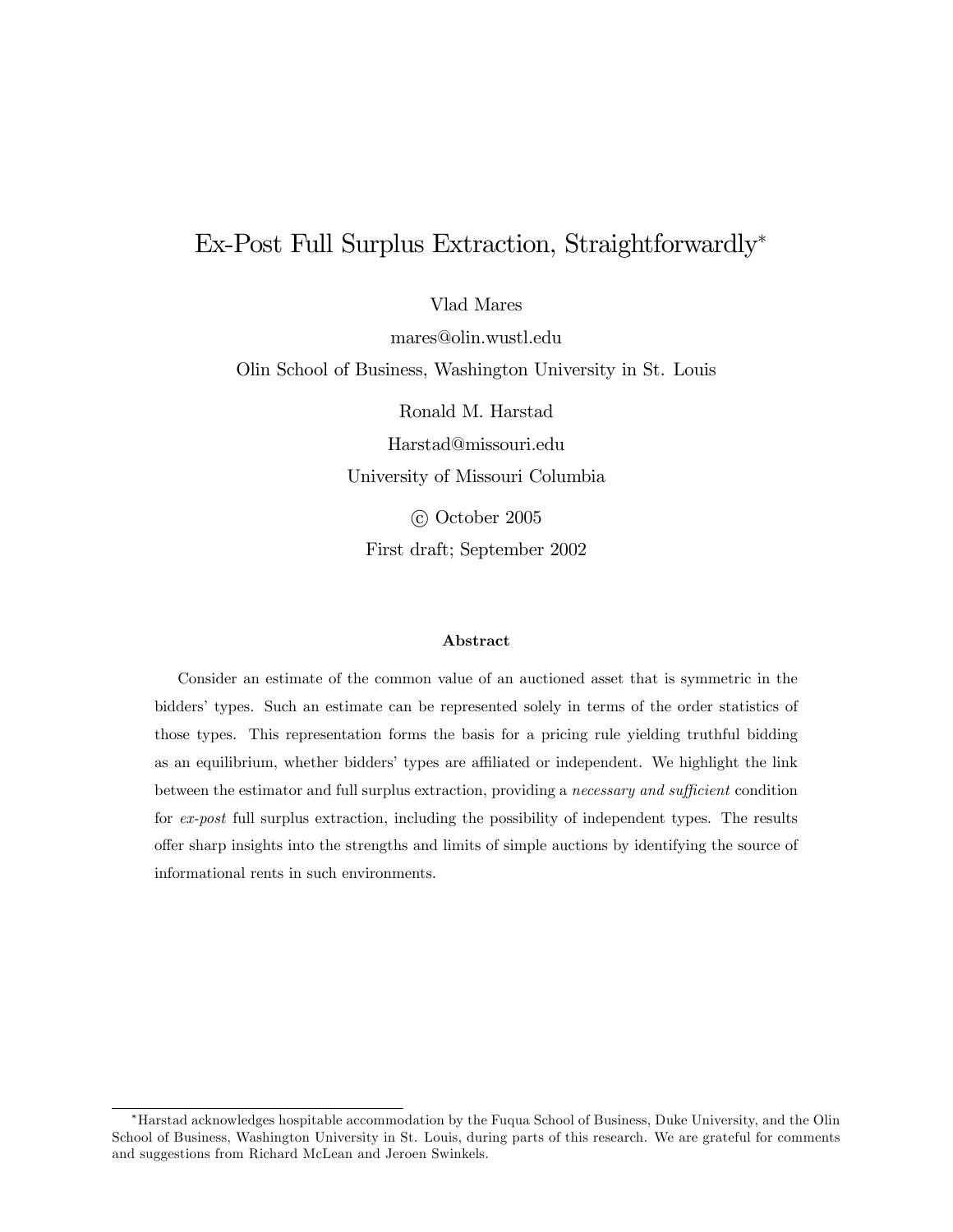## 1 An Illuminating Example

Insights into the strength of auctions as a selling mechanism can be gleaned from clarity in understanding when auctions can extract full surplus. Consider the following common-value auction. Suppose n risk-neutral bidders compete for an indivisible asset worth V, where V has density  $g(v)$ on  $[0, M]$ . For expositional ease consider the case  $n = 2$ . Each bidder  $i = 1, 2$  privately observes his type  $X_i$ ; let  $X = (X_1, X_2)$ . A type  $X_i$  may be thought of as a signal representing i's private information about asset value. Assume that the signals  $X_i$  are independent conditional on  $V = v$ and that the density of  $X_i|v$  satisfies

$$
f_i(x_i|v) = 1_{[x_i \ge v]} 1_{[x_i \le M]} h_i(x_i) k_i(v),
$$

where  $h_i$  and  $k_i$  are arbitrary positive functions limiting its support to  $[v, M]$ . Clearly this restricts the functional form of  $k_i$  to

$$
k_i(v) = \frac{1}{\int_v^M h_i(s)ds}
$$

In particular, for parameters  $\alpha = (\alpha_1, \alpha_2) \in \mathbb{R}^2_{++}$ , let

$$
h_i(x) = \alpha_i (M - x)^{\alpha_i - 1}
$$

so that

$$
F_i(x|v) = \frac{\int_v^x \alpha_i (M-s)^{\alpha_i - 1} ds}{\int_v^M \alpha_i (M-s)^{\alpha_i - 1} ds} = 1 - \frac{(M-x)^{\alpha_i}}{(M-v)^{\alpha_i}}.
$$
 (1)

:

Denote the fundamentals of the common-value problem by  $\mathcal{E}_{\alpha} = (g, F_1, F_2)$ . Define also for each such environment

$$
v(x_i, x_j) = E[V|X_i = x_i, X_j = x_j].
$$
\n(2)

**Lemma 1** For  $F_1, F_2$  satisfying (1), the estimate of the common value depends only on the minimum of the private signals, i.e.  $v(x_i, x_j) = \tilde{v}(\min\{x_i, x_j\}).$ 

The proof is in the Appendix.

**Proposition 2** (Matthews [1977], Milgrom and Weber [1982]) In the environment  $\mathcal{E}_{\alpha} = (g, F_1, F_2)$ , for any  $\alpha = (\alpha_1, \alpha_2) \in \Re_{++}^2$ , a second-price auction, with no reserve price, admits a pure strategy bidding equilibrium of the form  $(b^*, b^*)$ , where  $b^*(x) = v(x, x)$ .

<sup>&</sup>lt;sup>1</sup> For the cases  $\alpha_1 = \alpha_2$ , this is clearly the unique symmetric equilibrium. This paper uses Bayes-Nash equilibrium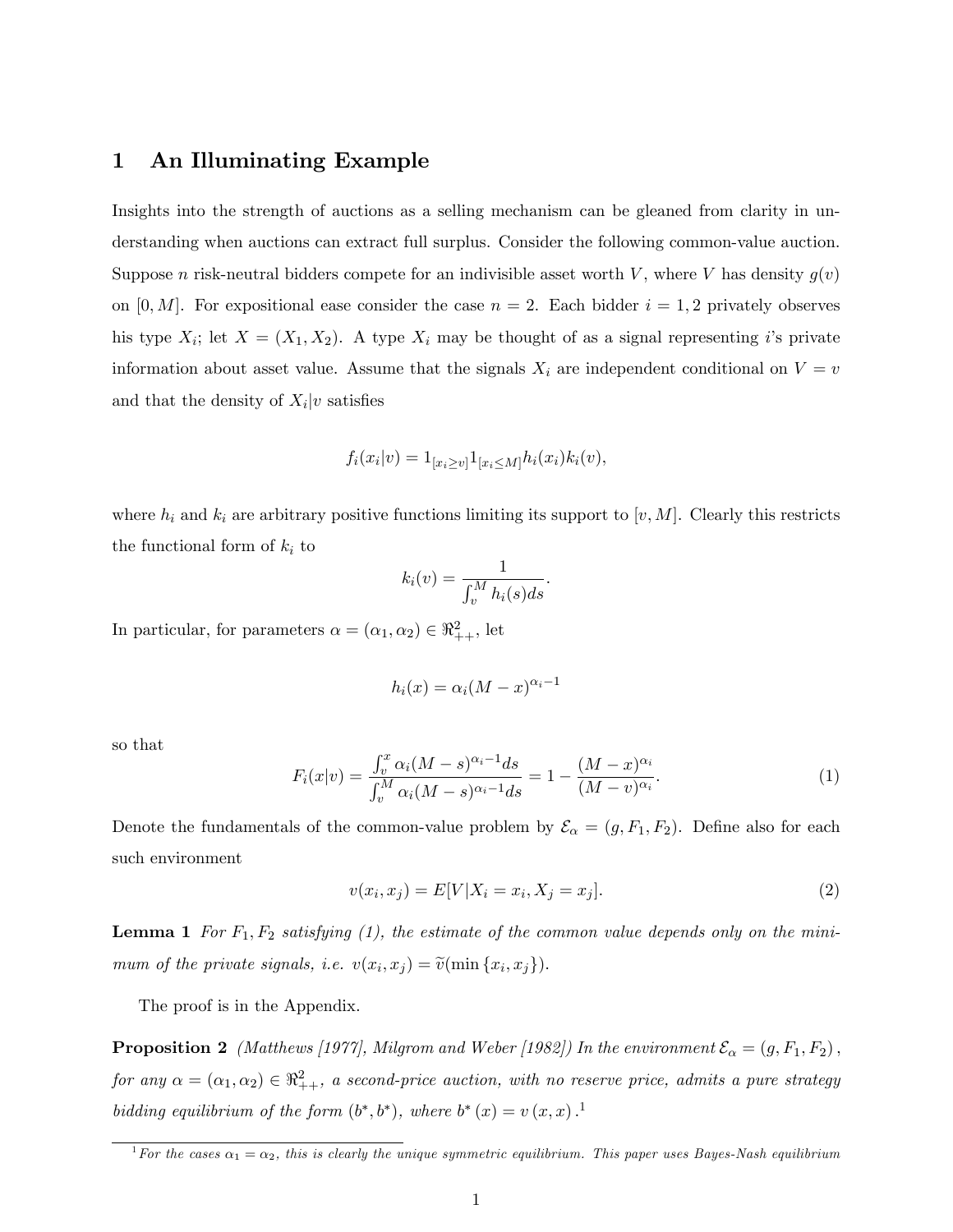The combination of these two results yields a situation where the winner of this auction realizes no surplus ex-post, since both the estimated value and the price he is facing depend solely on his opponent's signal.

**Proposition 3** The second-price auction with zero reserve leaves no surplus to the winner in the environment  $\mathcal{E}_{\alpha}$  for  $\alpha \in \mathbb{R}^2_{++}$ .

**Proof.** Lemma 1 implies that expected profit conditional on winning,

$$
v(\max\{X_1, X_2\}, \min\{X_1, X_2\}) - v(\min\{X_1, X_2\}, \min\{X_1, X_2\}) = 0,
$$

implying full surplus extraction.

Note that in this case the winner is ex-post indifferent between participating in the auction or not, while the loser pays nothing which also yields indifference over participation.<sup>2</sup> This raises the question of identifying the environments  $\mathcal E$  which allow mechanisms that are, ex-post, both full surplus extracting and individually rational.<sup>3</sup>

The interested reader will recognize the similarities between the model above and that employed by Matthews [1984] in his seminal paper on information acquisition. It considers an environment  $\mathcal{E}'_{\alpha}$  where V has density  $g(v)$  on  $[0, M]$ , as above. However, for  $\alpha = (\alpha_1, \alpha_2) \in \Re^2_{++}$ , let  $F_i(x_i|v) =$  $(x/v)^{\alpha_i}$ , with support [0, v]. This example exhibits  $v(x_i, x_j) = \tilde{v}(\max\{x_i, x_j\})$ . In other words, all of the signals except the highest are uninformative.

Both environments  $\mathcal{E}_{\alpha}$  and  $\mathcal{E}'_{\alpha}$  carry the property that  $X^{\alpha}|v$  is more accurate (in the sense of Lehmann [1988] and Persico [2000]) than  $X^{\beta}|v\rangle$  for  $\alpha \geq \beta$  (demonstrated in the Appendix).<sup>4</sup> Persico [2000] (following Matthews [1984] ) used such a model to argue that players have a positive marginal benefit from acquiring better information (which corresponds to choosing a higher  $\alpha_i$ ) as

throughout as our solution concept.

<sup>&</sup>lt;sup>2</sup>For  $n > 2$ , this Proposition applies to an auction where the highest bidder wins, and pays a price equal to the lowest bid submitted. For  $n > 2$  the second price auction extracts full surplus ex-ante but is not ex-post individually rational.

<sup>3</sup>An allocation is ex-post individually rational if each player, upon learning the types of all players, evaluates his outcome as at least weakly preferable to not participating (following Holmstrom and Myerson [1983]). Clearly the realization of  $v$  will have an impact on the actual profits.

<sup>4</sup>Lehmannís accuracy order is commonly used in the information acquisition literature (see Jewitt [1997], Persico [2001] and Parreiras [2002]) as a weakening of the Blackwell sufficiency condition. A signal X is more informative than a signal Y about an unobserved variable V if the variable  $X|v$  can be obtained from Y|v through a transformation that is increasing in v. Persico [2001] notes that this can be interpreted as  $X$  being more correlated than  $Y$  with  $V$ and uses this fact to establish a single-crossing condition for decision problems. A sufficient condition for  $X$  to be more informative than Y in this order is that  $F_X^{-1}[F_Y(x|v)|v]$  is increasing in v.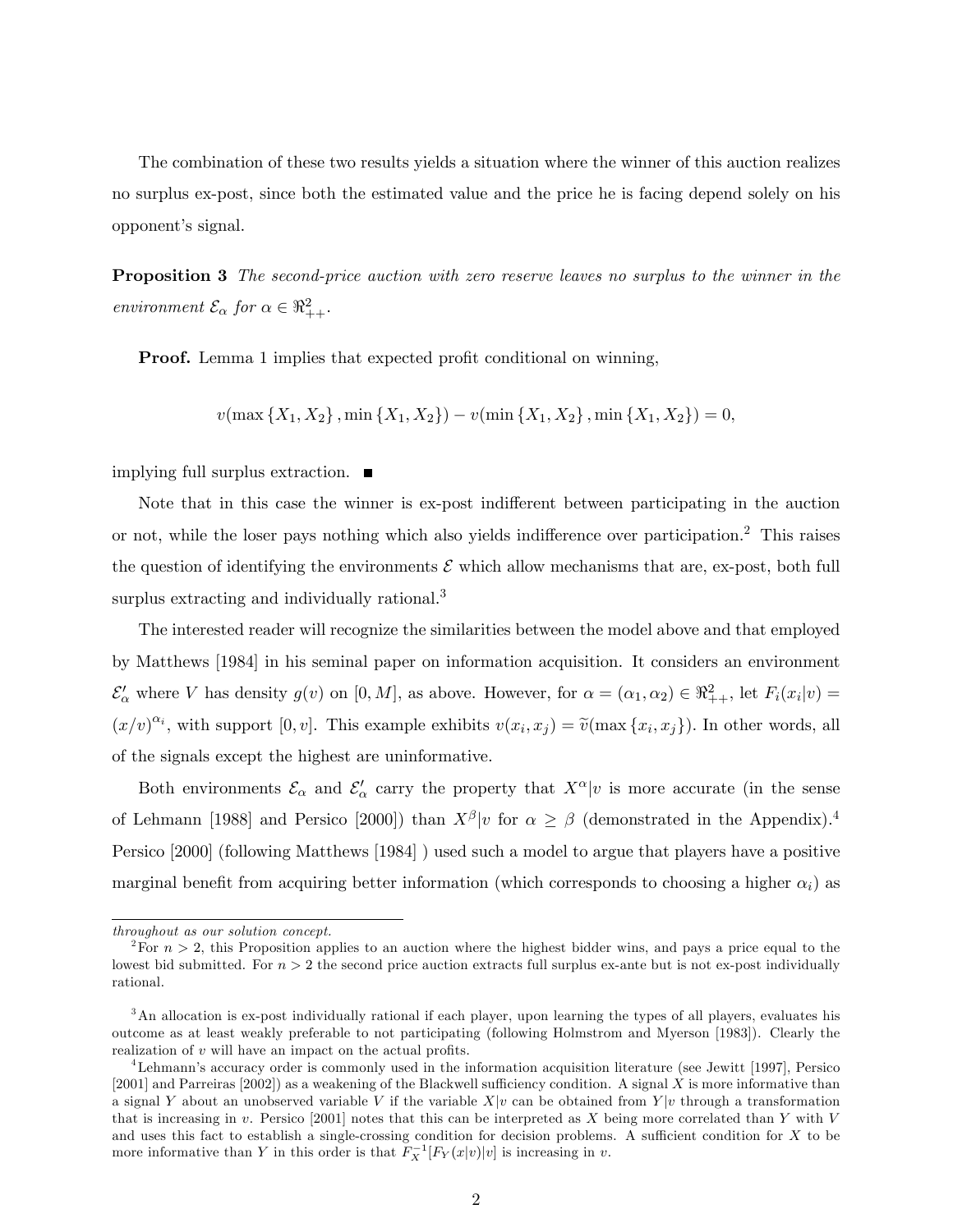long as their opponents are unaware it.<sup>5</sup> However, Proposition 3 implies directly that no bidder would pay any positive price to openly increase the precision of his signal from  $\alpha$  to any  $\alpha + \varepsilon$ , for any  $\varepsilon > 0$ . This result points out a fundamental difference between environments  $\mathcal{E}_{\alpha}$  and  $\mathcal{E}'_{\alpha}$ , due to the differentiated informational content of various order statistics of the private signals.

The intuition of the result is best captured by the notion that even though a bidder's signal may be more accurate than his rival's signal  $ex$ -ante, it might be  $ex$ -post uninformative. Lemma 1 shows that expected asset value does not depend on the highest signal regardless of the choice of  $(\alpha_1, \alpha_2)$ . Furthermore, conditional on observing all the private information the highest signal is irrelevant for the purposes of estimating the common value. Hence, the winning bidder can be precluded from claiming any informational rent, and attains zero expected profit in equilibrium.

The remainder of the paper determines how general this relation is between uninformativeness and full surplus extraction. We expand and complete study of full surplus extraction for common-value auctions in six ways. First, necessary and sufficient conditions are obtained here; the stringency of these straightforward conditions thus places in context the comparatively less accessible sufficient conditions in antecedent papers. Second, sufficient conditions allow for a wide range of statistical relationships across bidders' private information, again unlike the prior literature. Third, the mechanism found is a straightforward auction: bidders submit sealed tenders, the winning bidder pays a price which is a non-stochastic function of the submitted bids, without any reserve price, and losing bidders pay nothing.<sup>6</sup> Fourth, under the conditions enabling full surplus extraction, an oral ascending auction with public, irrevocable exits (the Japanese variant of the English auction) implements the auction without a reserve price. Fifth, surplus extraction here satis fies ex-post individual rationality: for all realizations of his type and the type(s) of price-setter(s), upon learning the price he is to pay, the winning bidder is still willing to complete the transaction (he is indifferent).<sup>7</sup> Sixth, symmetry plays a narrower role than in antecedent papers.

<sup>&</sup>lt;sup>5</sup>Persico [2000] argues in a model containing  $\mathcal{E}_{\alpha}$  as a special case, that information acquisition has a positive marginal revenue. A player has an incentive to move from  $\alpha$  to  $\alpha + \varepsilon$  in his precision as long as his opponent continues to bid as if the player's information precision is constant. In other words if information acquisition happens in secret the marginal benefit of extra-precision is positive.

 $6$ Lopomo [2000] points to these conditions as important constraints within which to ask how much surplus a seller can extract. All prior work on full surplus extraction falls outside his constraints.

<sup>&</sup>lt;sup>7</sup>Robert [1991] shows that mechanisms introduced by Crémer and McLean [1985, 1988], McAfee, McMillan and Reny [1989], and McAfee and Reny [1992] are no longer full-surplus-extracting when either a finite upper bound is placed on the size of a transfer from a bidder to the auctioneer (i.e., limited liability in the weakest sense imaginable), or bidders are made infinitesimally risk-averse. Our results do not suffer these particular forms of robustness problems.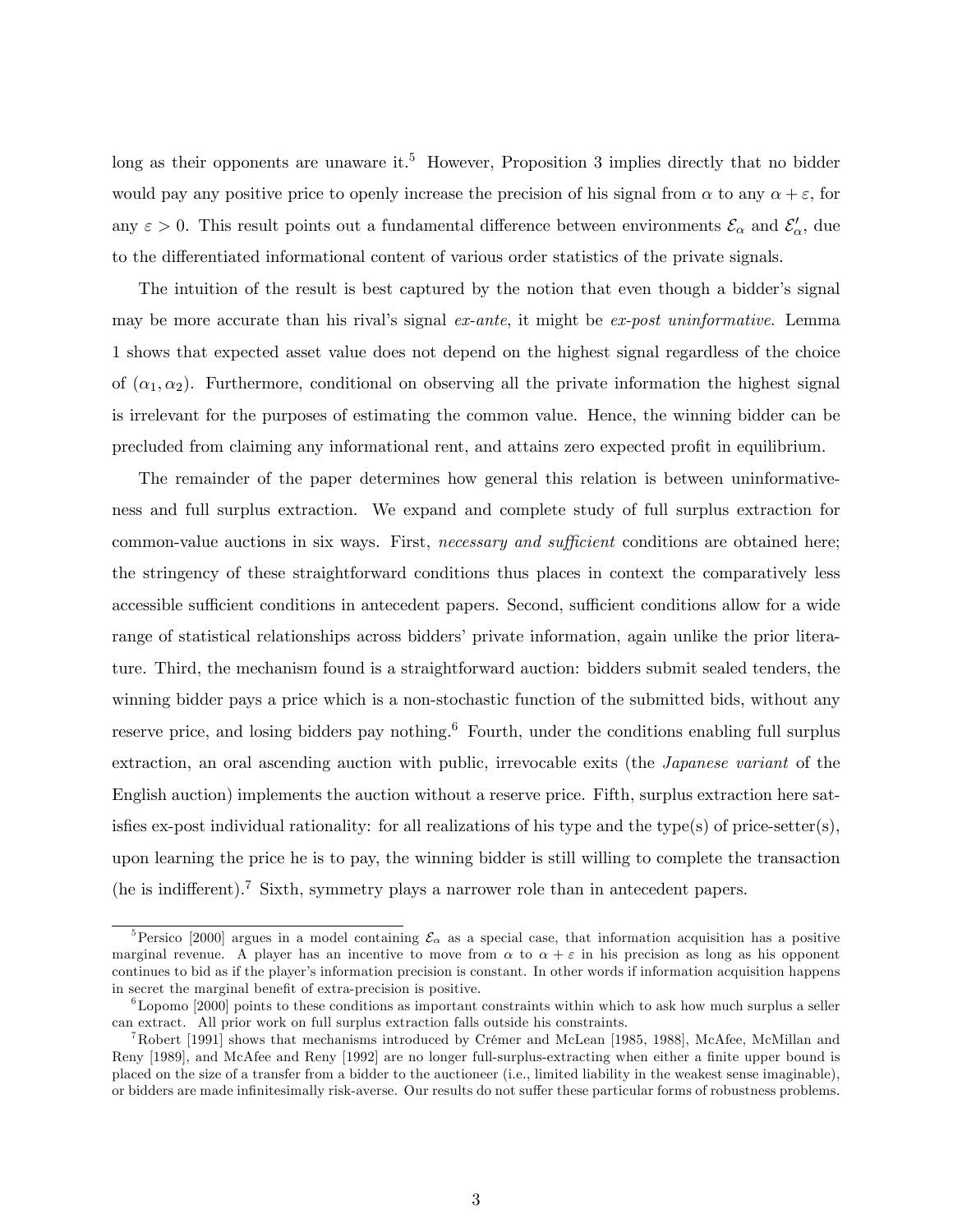### 2 A Standard Model

The environment  $\mathcal E$  generalizes the example above as follows. The joint distribution  $F(V, X)$  has the property that  $(V, X_i)$  are affiliated, for each  $i = 1, \ldots, n$ .<sup>8</sup> Affiliation, commonly used in auction literature, is a strong way to characterize statistical dependence implying that higher values of  $X_i$ are "good news" about the value of V. Denote by  $S_i \subset \mathbb{R}$  the support of  $X_i$ . No symmetry assumption on the distribution underlying the  $X_i$ 's is made directly, however,

$$
v(x_1, ..., x_n) := E[V|X_1 = x_1, ..., X_n = x_n]
$$

is required to be **symmetric** in all arguments (by affiliation of  $(V, X_i)$ , it is non-decreasing).

Let  $\omega_i : R^n \mapsto R$ , for  $i = 1, ..., n$  be the set of component-ordering functions. Thus,

$$
\omega_1(x_1,...,x_n) = \max(x_1,...,x_n),..,\omega_n(x_1,...,x_n) = \min(x_1,...,x_n),
$$

and  $\omega_2(X)$  is the second-highest component of the random vector X. Denote  $\omega = (\omega_1, ..., \omega_n)$ . We will consider direct revelation mechanisms for the allocation of the asset. Player is strategy is a function  $b_i: S_i \to S_i$  which identifies a message  $b_i(x)$  when his type is  $X_i = x$ . Let  $B = (B_1, ... B_n)$ be the resulting vector of messages. We will focus in particular on mechanisms that allocate the asset to the player with the highest message, and charge him according to a function  $p$  that depends on the reports only through their order statistics, and thus can be expressed as  $p(B) = P(\omega(B))$  for some function P. It is convenient to use notation  $\omega_{-1} = (\omega_2, ..., \omega_n)$  so that  $\omega = (\omega_1, \omega_{-1})$ , with corresponding conventions for  $x_{-1}$  and  $B_{-1}$ . We also abuse notation slightly by using  $dx_{-1}$  in shorthand for certain integrations. The interested reader will recognize the importance of the affiliation assumption which allows us to infer the fact that if the individual signals  $X_i$  are informative about V so are their order statistics.

 $8$ Affiliation follows the standard definition of Milgrom and Weber [1982]. Mathematically, signals X and Y are affiliated if their joint density exhibits total positivity of order 2 or, equivalently, if  $\frac{\partial^2}{\partial x \partial y} \log f(x, y) \ge 0$  whenever<br>smoothness conditions are satisfied. Affiliation is a strengthening of correlation since it that conditional on higher values of one variable the other variable increases in the sense of first order stochastic dominance. It is obvious from this definition that statistical independence is a limit case of affiliation.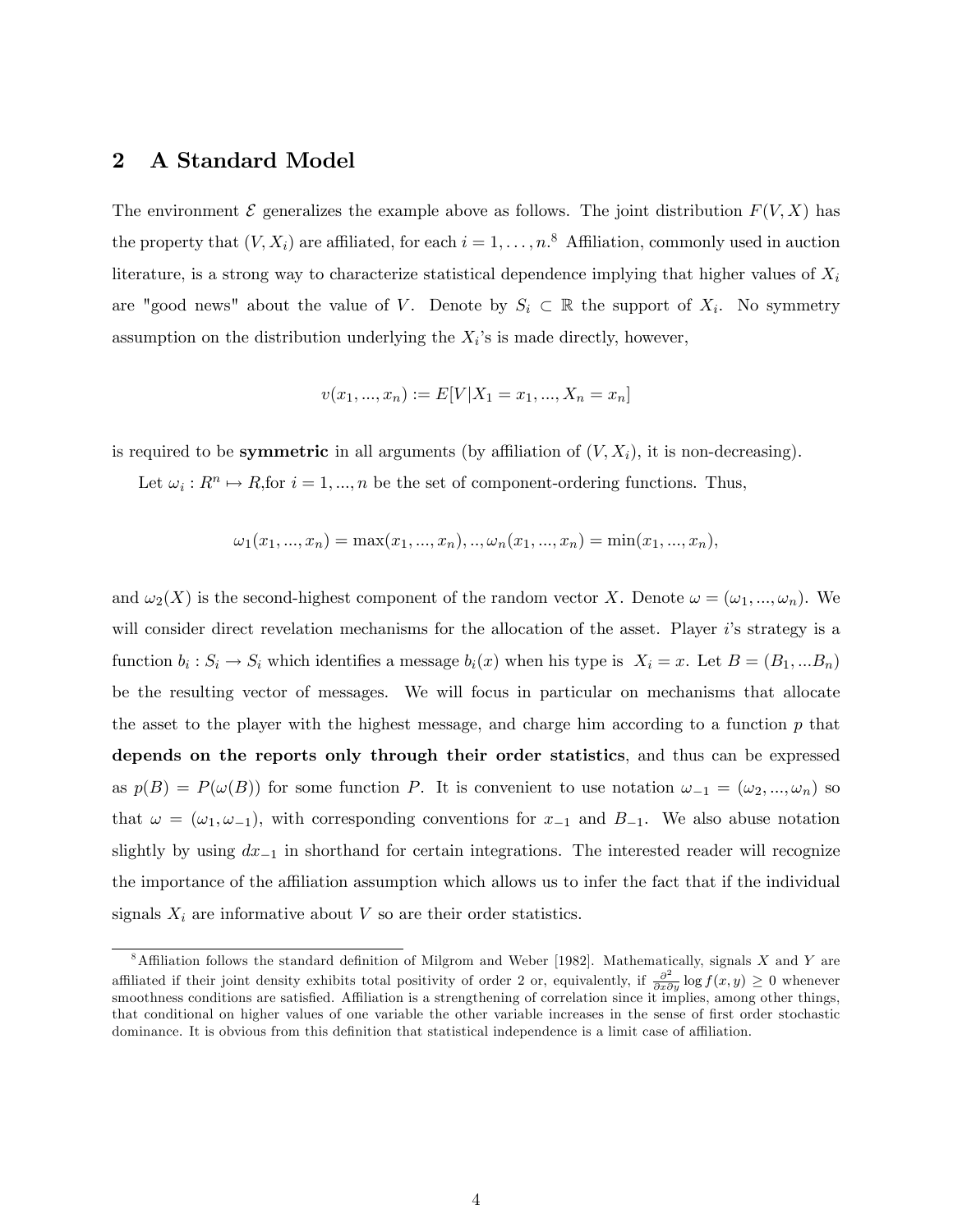## 3 A Simple Pricing Rule

Consider the problem of estimating asset value in the hypothetical situation in which all  $n$  players' types are observed. Since the expected value of  $V$  is a symmetric function of the private signals, it depends on the types only through their order statistics; hence let  $H(\omega(X))$  denote an estimator of asset value. $9$  That is,

$$
H(\omega(x_1, ..., x_n)) = v(x_1, ..., x_n).
$$

Construct an auction that allocates the good to the highest bidder and uses a pricing rule

$$
P^{T}(B) = H((\omega_2, \omega_2, \omega_3, ..., \omega_n)(B_1, B_2, ..., B_n)) = H(\omega_2, \omega_{-1}(B)),
$$

which does not depend on the winner's bid and imposes no charges on losing bidders. Thus, this price would be the estimate of the asset value had the highest bidderís type matched the secondhighest bid, and had each other bidder bid his type. Finally, we remark that the auction described above is a *direct mechanism* which implements the allocation of the *Japanese variant* of the English auction, as described in Milgrom and Weber [1982].

**Lemma 4** The pricing rule  $P^T(B) = H(\omega_2, \omega_{-1}(B))$  generates a direct revelation mechanism, *i.e.* in this mechanism, it is an equilibrium for each player i to adopt a strategy  $b_i(x) = x$ , that is, to truthfully reveal his type.

**Proof.** Define for each y the set  $A^{1}(y) = \{x_{-1} | \max(x_{-1}) \leq y\}$ .

Let the other  $n-1$  players adopt  $b(x) = x$ , and consider (without loss of generality) the problem facing player 1 with type  $X_1 = x_1$ :

$$
B \in \underset{b}{\arg\max} \int_{A^1(b)} \left( H(\omega(x_1, x_{-1})) - H(\omega_2, \omega_{-1}(b, x_{-1})) f(x_{-1} | x_1) dx_{-1} \right).
$$

The integrand is positive on  $A^1(x)$  and non-positive on  $A^1(b)\setminus A^1(x)$  for  $b\geq x_1$ , and hence expected profit is maximized by setting  $b = x$ .

It is important to note that the distribution of the  $X_i$ 's affects this auction only through its effect on the estimator  $H$ . In particular, truth-telling is an equilibrium regardless of whether the types are independent or strictly affiliated. The intuition for this result is relatively straightforward: if the

 $9N$ ote that H is an increasing function in all its components given the affiliation assumption.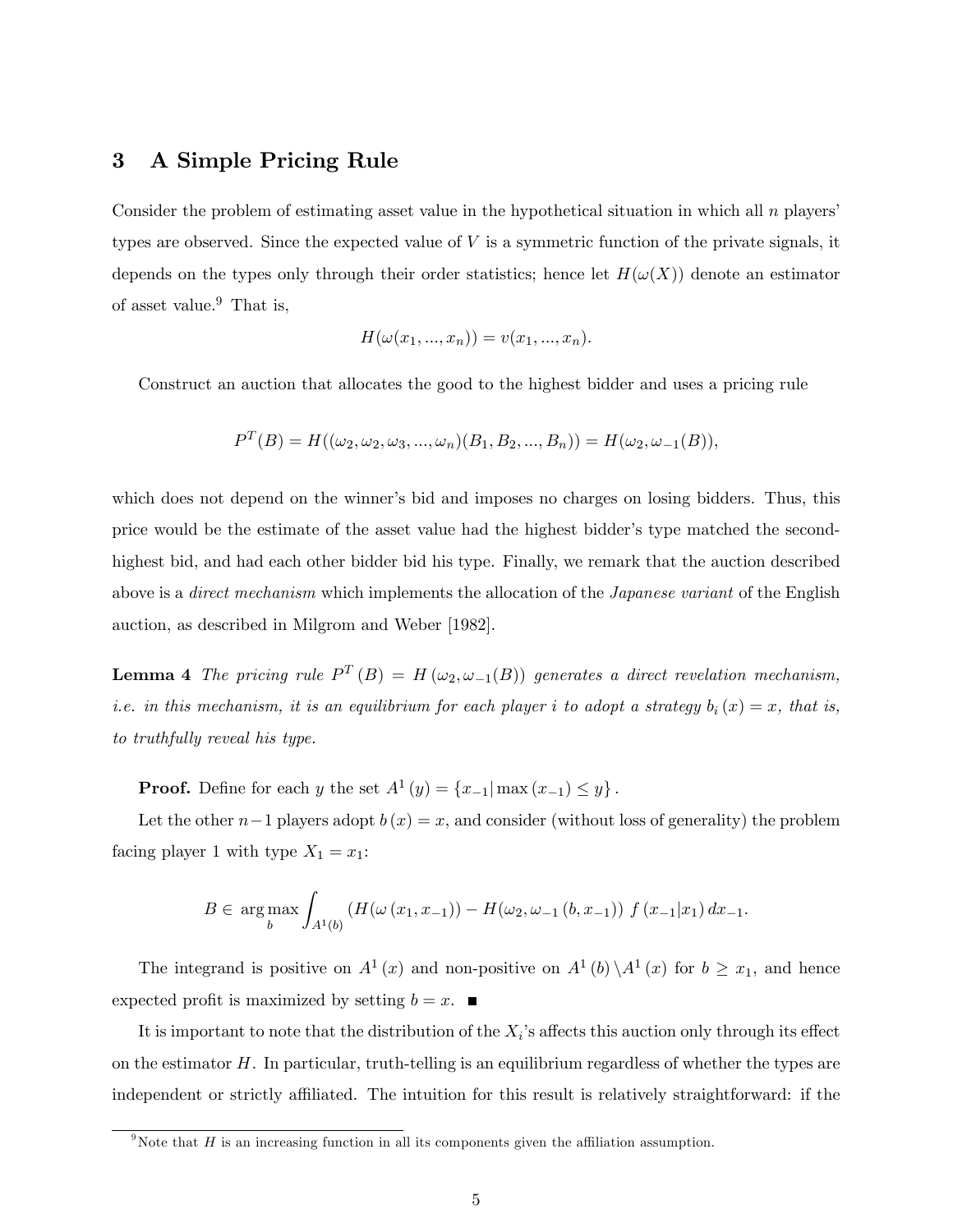highest private signal carries no information about the true value of the asset then our mechanism can elicit truthful revelation of information without "leaving money on the table" in terms of informational rents.

The "No Residual Uncertainty Class": Consider the environments for which  $F(V, X)$ degenerates to a mass point given realizations  $X = (x_1, ..., x_n)$ .<sup>10</sup> An immediate implication of this special case is that the absence of residual uncertainty allows for the introduction of differentiated risk attitudes. Let each player i seek to maximize the expectation of an increasing utility function  $u_i$  of profit, normalized via  $u_i(0) = 0$ .

**Corollary 1** In the No Residual Uncertainty class, for the pricing rule  $P_T(B) = H(\omega_2, \omega_{-1})(B)$ , it remains an equilibrium for each bidder i to adopt  $b_i(x) = x$  even if bidders have differentiated attitudes towards risk.

**Proof.** The proof above is simply modified to use the integral:

$$
x \in \underset{b}{\arg \max} \int_{A_1(b)} u_i(H(\omega(x_1, x_{-1})) - H(\omega(b, x_{-1}))f(x_{-1}|x_1)dx_{-1}
$$

for which the integrand's sign is unaffected by the introduction of  $u_i$ .

For the traditional model in which types are independent conditional on  $V$ , and stochastically ordered by  $V$  (Wilson [1977] and following papers), the Theorem above holds for risk-neutral bidders. The presence of residual uncertainty prevents its application to risk-averse bidders.

#### 4 A Sufficient Condition for Full Extraction

The success of the motivating example depended on the fact that conditional on observing all the private information the highest signal is irrelevant for the purposes of estimating the common value. In our notation this stipulation that the maximum of the  $n$  types is uninformative means that  $\partial_1 H = 0$ . When this high type is uninformative, removing it from the pricing function does not bias the price as an estimator of asset value. Hence, we have

**Theorem 1** Uninformativeness of the maximum type is sufficient for the sealed-bid auction with pricing rule  $P^T$  (no reserve price, and no payments from losing players) to be an ex-post fullsurplus-extracting mechanism in the environment  $\mathcal{E}$ .

 $10$  In other words, V is a nonstochastic function of the types. Several papers have studied "average-value" where  $V = \frac{1}{N} (\sum_{i=1}^{N} X_i)$ . In that case  $P^{T}(B) = \frac{1}{N} (2\omega_2 + \sum_{i=3}^{N} \omega_i) (B)$ .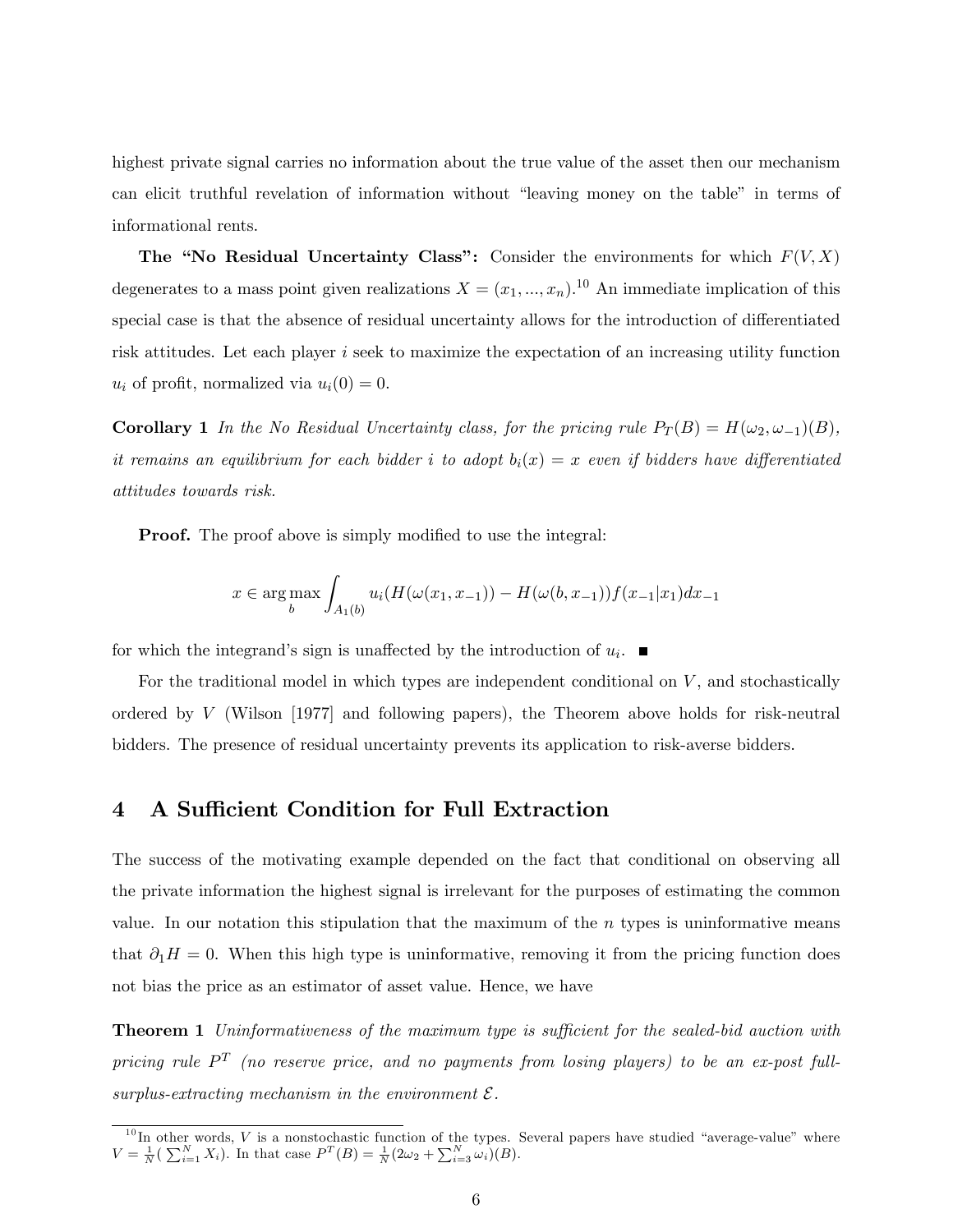**Proof.** By Lemma 4, in the truth-telling equilibrium, the winning player's expected profit is  $H(\omega(X)) - H(\omega_2, \omega_{-1}(X))$ , which is 0, by stipulation, as is that of every losing player.

Corollary 2 In the No Residual Uncertainty class, if the highest type is uninformative, the pricing rule  $P(B) = H(\omega_2, \omega_{-1})(B)$ , extracts full surplus even in the presence of differentiated risk attitudes.

Corollary 2 is a simple consequence of Corollary 1.

**Multi-Unit Auctions:** Briefly, consider an extension in which  $n$  players with unit demands compete for  $k \leq n$  homogeneous assets which have a common-value of

$$
V = V(X) = H(\omega_1, \ldots, \omega_k, \omega_{k+1}, \ldots, \omega_n(X)).
$$

A simple extension of Lemma 4 finds truth-telling to be equilibrium bidding when the  $k$  highest players obtain one asset each at a common price

$$
H(\omega_{k+1},\ldots,\omega_{k+1},\omega_{k+1},\ldots,\omega_n(B)).
$$

If the first  $k$  order statistics are uninformative, an ex-post full-surplus-extracting mechanism is attained.

This method of approaching full surplus extraction is simple yet powerful. It relies upon a pricing rule that yields truthful revelation in equilibrium without regard for the underlying stochastic relationships across types. By construction it is also ex-post individually rational. The key to its performance is the exploitation of the fact that the winner's information is irrelevant in the estimation of the common value.

#### 5 Necessity of Uninformativeness

Full surplus extraction is neither the usual nor a predictable occurrence. So it is not surprising that a sufficient condition appears restrictive. Our interest in this condition is bolstered by two characterizations regarding its necessity. In other words, is our sufficient condition of uninformativeness too restrictive? The next theorem shows that as long as the goal is ex-post full surplus extraction, the answer to the question is no.

**Theorem 2** In environment  $\mathcal E$  ex-post full surplus extracting mechanisms exist only if  $\partial_1 H = 0$ .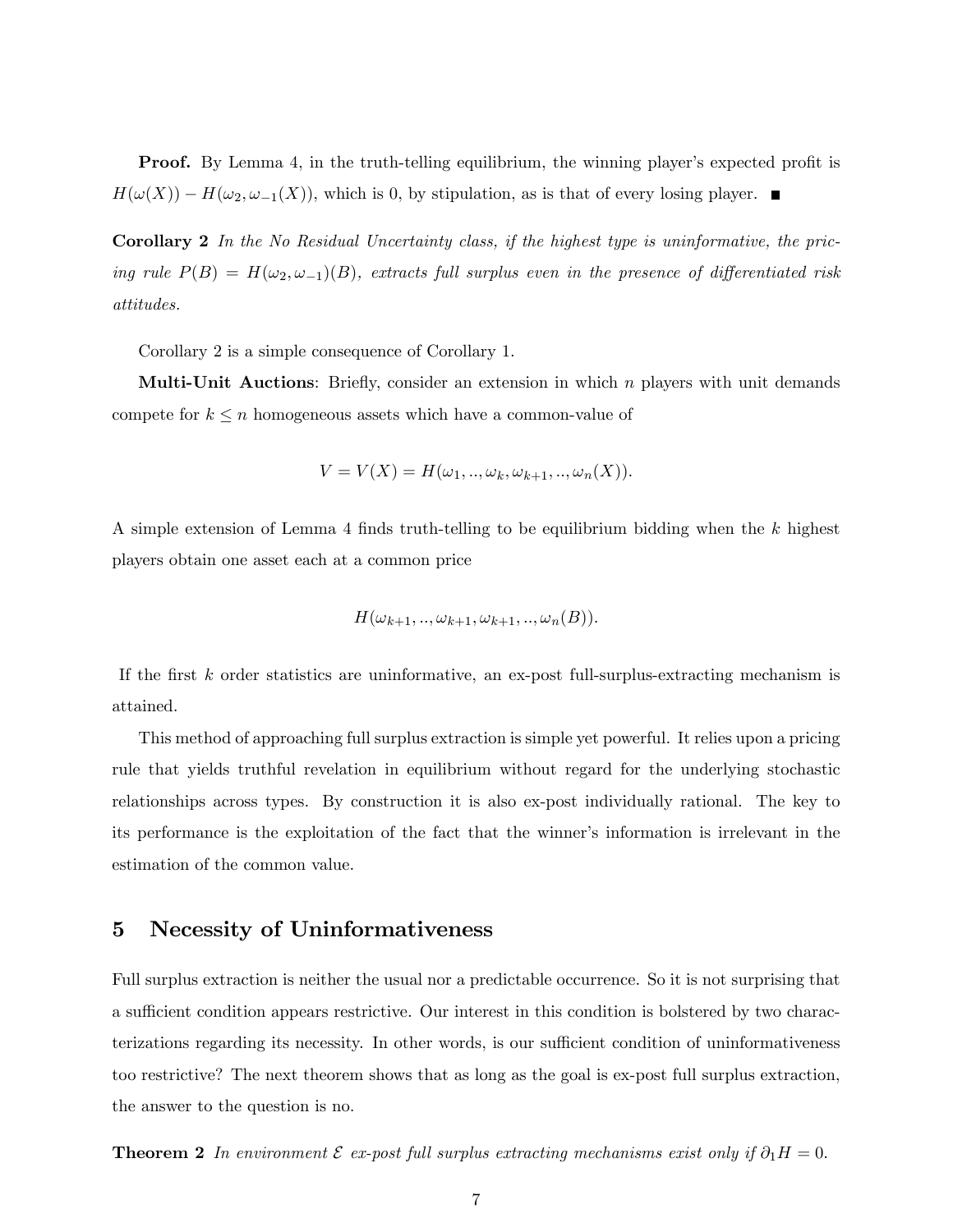The proof of this result can be found in the appendix. Simply stated, the result indicates that in these simple environments informativeness and ex-post rents for bidders are equivalent.

**Theorem 3** If  $\partial_1 H > 0$  and types are independent, no interim full-surplus-extracting mechanism exists in environment  $\mathcal{E}.$ 

 $(Proof in Appendix.)<sup>11</sup>$ 

The intuition for Theorem 3 follows from its simple proof. Full-surplus extraction requires monotonicity of the allocation probability in types. If the highest signal is informative, then the seller has to reward the holder of that signal for revealing it via an information rent. The classical way of reducing this information rent is the introduction of reserve prices which commit the auctioneer to not selling and therefore prevent full-surplus extraction.<sup>12</sup> One should also note that the monotonicity mentioned above implies a special role for the informational content of the highest signal. Matthews' example where  $\partial_1 H > 0$ , and  $\partial_k H = 0$  for  $k > 1$  does not allow us to exploit the uninformativeness of the  $k^{\text{th}}$ -highest signal in a manner similar to the mechanism described in Section 3. The key to the results above is the fact that the winner's signal needs to be uninformative. The interested reader will find it easy to show that increasing the allocation probability for the  $k^{\text{th}}$ -highest bidder destroys the incentive compatibility of the mechanism in general.

It is also instructive to relate the examples in section 1 to the issue of alignment of virtual valuations with types, which is the theoretical linchpin of several classic auction papers. The virtual valuation of player  $i$  is defined as

$$
V_i = v(x_i, x_{-i}) - \frac{1 - F(x_i|x_{-i})}{f(x_i|x_{-i})} \partial_i v(x_i, x_{-i}).
$$

It is a dictum of auction theory that expected revenue is increasing in the probability that the asset is sold to the player with the highest virtual valuation.<sup>13</sup> When  $\partial_1 H = 0$ , as in the original example,

 $11$ It is noteworthy that statistical independence of players' types and ex-post individual rationality of the mechanism play the unexpected role of substitutes as elements of necessary conditions.

 $12$ See Myerson [1981], Bulow and Klemperer (1996). The sort of lotteries employed in Crémer and McLean (1988) are unavailable in the independent case.

 $13$ Myerson [1981] first defines virtual valuations, for the independent-types case, and establishes this result when dependence of valuations on rivals' types is limited to additive "revision effects." Bulow and Klemperer [1996] define virtual valuations, calling them "marginal revenues," for general auction forms. They assume what they call regularity, by which they mean that higher types have higher virtual valuations. Campbell and Levin [2005] cite the dictum without claiming credit for it, apparently treating the demonstration in Bulow and Klemperer [1996] as not depending on the regularity assumption made there. Campbell and Levin discuss methods of decreasing the probability that the highest type attains the asset, for the case when the highest type does not have the highest virtual valuation.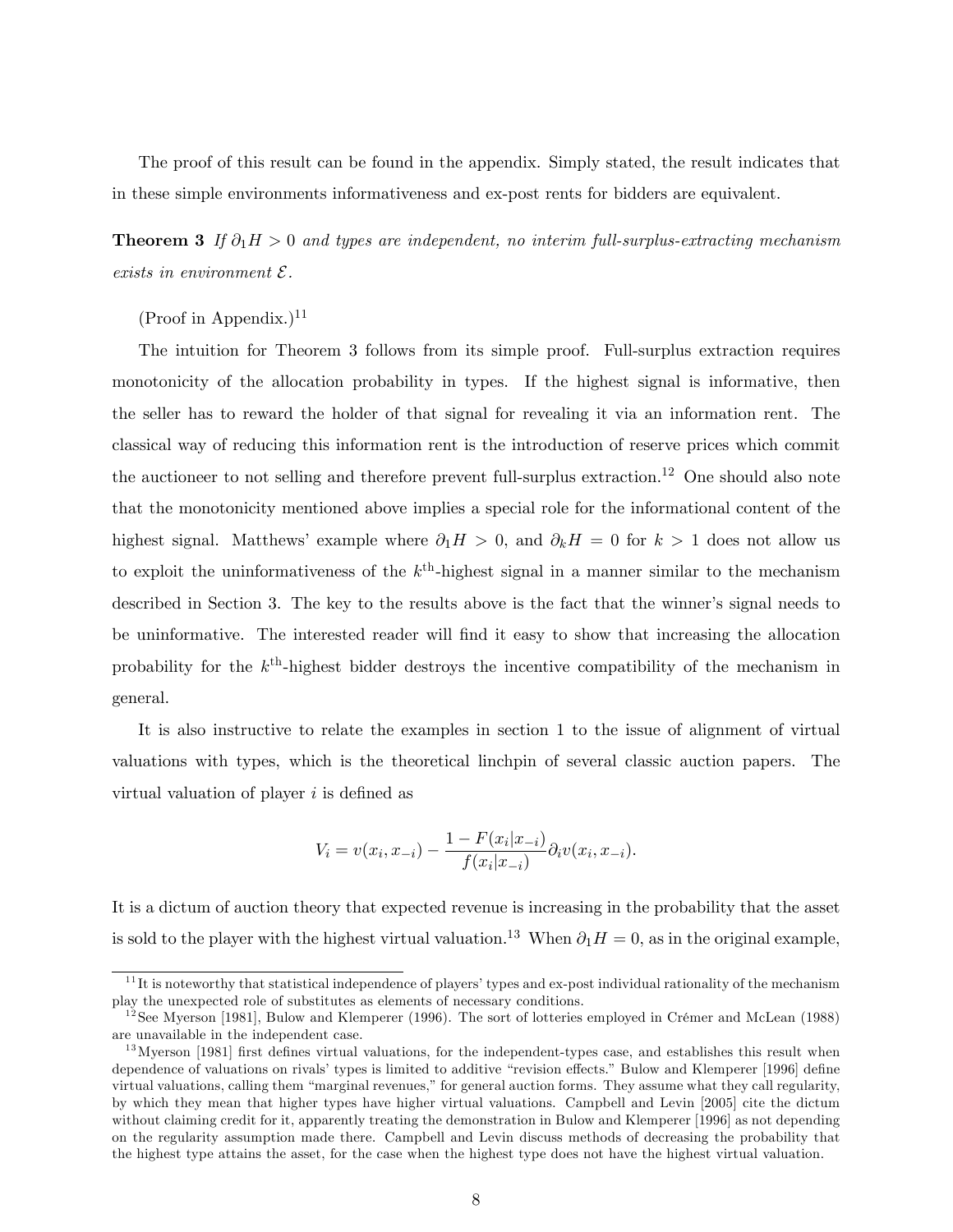no rival has a higher virtual valuation than the bidder with the highest type. If, further,  $\partial_i H$  $0, \forall i \neq 1$ , then the highest type is uniquely the type with the highest virtual valuation. These are the cases where auctions work well, and the simple auction presented here exceptionally well. In the Matthews example, the highest type has the *lowest* virtual valuation. Hence, instruments that are working to reduce the probability that the highest type wins, can potentially increase the expected revenue of the seller.

An interesting example that follows from this theorem is that if the private signals are independent and the common value is the average, full surplus cannot be extracted. It is striking that the seemingly small change to having the common value equal the median allows any standard auction format to extract full surplus.

# 6 Conclusions

This paper provides a simple yet sharp insight into the optimality of auction mechanisms. For a subset of allocation problems, identified via the condition  $\partial_1 H = 0$  above, simple auctions can extract surplus fully and robustly. In particular, they are robust to the stochastic structure of bidders' private information (affiliation and uninformativeness of the highest order statistic are all that is required), and for a further subset, robust to changes in bidders' risk attitudes. The uninformativeness condition allows the auctioneer to achieve the desired result even in environments of independent private information. The mechanisms which achieve this are ex-post individually rational and implementable by simple auctions.

Of course, the set of problems for which estimators based only on the  $(n - 1)$ -lowest order statistics can be constructed is small. This is a direct consequence of the stringency of the expost zero surplus requirement. However, any environment with  $\partial_1 H > 0$  imposes a cost on the auction designer: either a mechanism [i] must depend in a much more complex way upon detailed information about the distribution of types, or it [ii] must move away from selling to the highest type with probability one. Choice [i] is reflected in the antecedent full-surplus-extracting mechanisms of CrÈmer and McLean [1985, 1988], McAfee, McMillan and Reny [1989], and McAfee and Reny [1992]; all approach the problem from an interim perspective. Their mechanisms differ from ours in complexity and in dependence on risk neutrality, unlimited liability, and particular details of the information structure.

Choice [ii] is characteristic of the literature on optimal auctions when some surplus remains with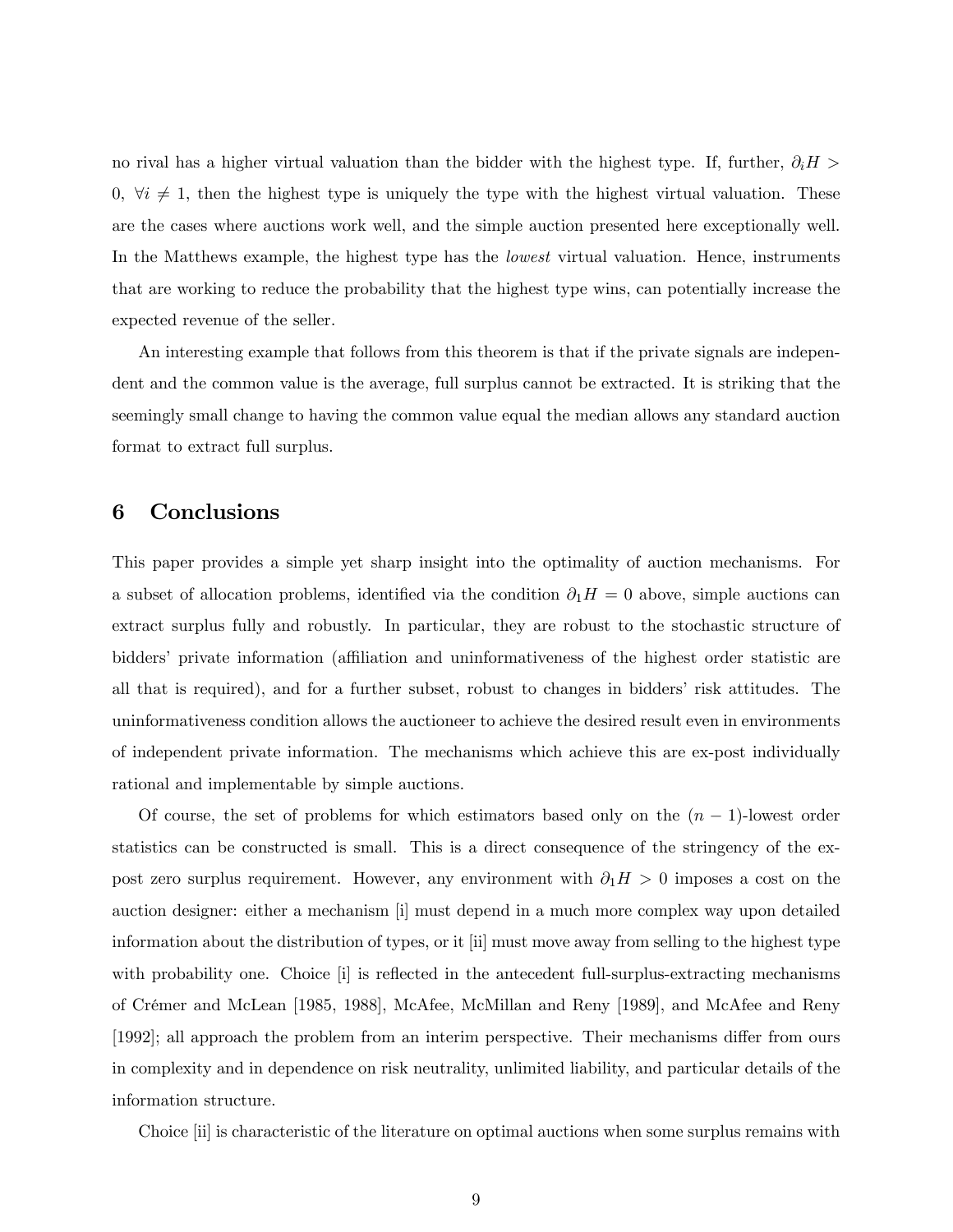the bidders. Myerson [1981] sells to the bidder with the highest virtual valuation, and then only if a reserve price is met (Riley and Samuelson [1981] and Harris and Raviv [1981] Önd corresponding, less general characterizations). A host of papers depend upon a reserve price, with perhaps the most accessible being Bulow and Roberts [1989]. Harstad and Bordley [1996] sell a single asset to a randomly chosen bidder among the k highest. Bulow and Klemperer [1996] use the  $(n-1)$  losing bids to formulate a take-it-or-leave-it-offer (which differs from a reserve price only in how late in the auction it is announced) to the high bidder. Campbell and Levin [2005] consider a specialization of the Matthews example with independent types, and find that posted prices may generate more revenue than a simple auction. For situations so far from the condition found above to be critical, no auction will be a very satisfactory mechanism.

# 7 Appendix: Proofs

Proof of Lemma 1: By Bayes' rule,

$$
v(x_i, x_j) = \frac{\int_0^M v g(v) \prod_{i=1,2} 1_{[x_i \ge v]} 1_{[x_i \le M]} h_i(x_i) g_i(v) dv}{\int_0^M g(v) \prod_{i=1,2} 1_{[x_i \ge v]} 1_{[x_i \le M]} h_i(x_i) g_i(v) dv}.
$$

Note that  $\prod_{i=1,2} 1_{[x_i \geq v]} = 1_{[\min(x_j,x_i)\geq v]}$ , so cancelling all common terms which depend only on  $x_i$ and  $x_j$  in numerator and denominator yields

$$
v(x_i, x_j) = \frac{\int_0^M v g(v) 1_{\left[\min(x_j, x_i) \ge v\right]} \prod_{i=1,2} g_i(v) dv}{\int_0^M g(v) 1_{\left[\min(x_j, x_i) \ge v\right]} \prod_{i=1,2} g_i(v) dv}.
$$

That both numerator and denominator depend only on  $\min\{x_i, x_j\}$  yields the conclusion.

**Claim 1** In the environment  $\mathcal{E}_{\alpha}$ ,  $X^{\alpha}|v$  is more accurate (in the sense of Lehmann [1988] and Persico [2000]) than  $X^{\beta}|v$  for  $\alpha > \beta$ .

**Proof.** It suffices to show that

$$
F^{\alpha^{-1}}[F^{\beta}[x|v]|v] \text{ is increasing in } v, \text{ for } x \in (v, M).
$$

Note that

$$
F^{\alpha^{-1}}[x|v] = M - (M - v)(1 - x)^{\frac{1}{\alpha}},
$$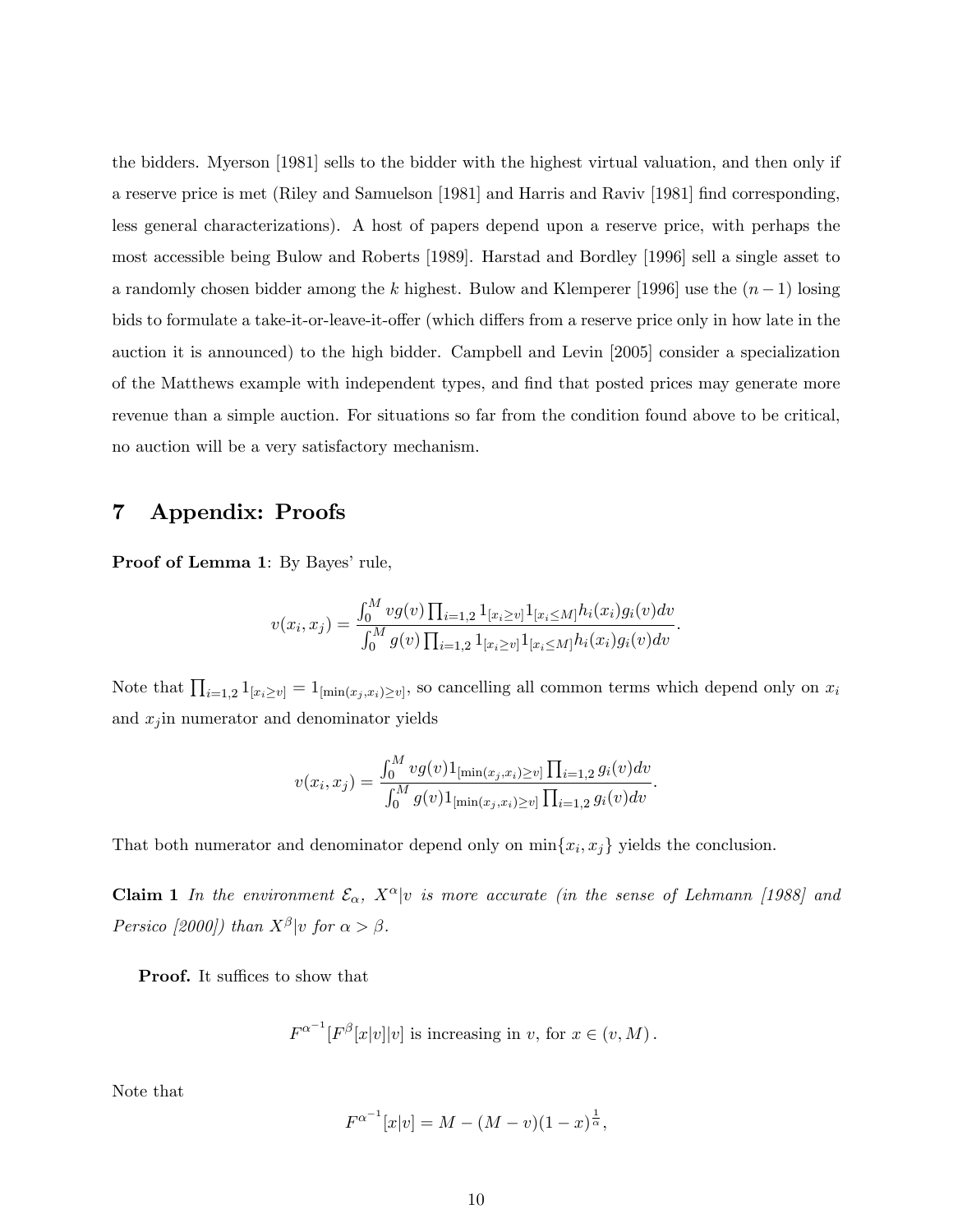so that

$$
F^{\alpha^{-1}}[F^{\beta}[x|v]|v] = M - (M - v)\frac{(x - v)^{\frac{\beta}{\alpha}}}{(M - v)^{\frac{\beta}{\alpha}}}.
$$

Let  $\delta = \frac{\beta}{\alpha} < 1$ , then

$$
\frac{d}{dv}F^{\alpha^{-1}}[F^{\beta}[x|v]|v] = \frac{d}{dv}\left(-\frac{(M-x)^{\delta}}{(M-v)^{\delta-1}}\right) > 0,
$$

by direct calculation.  $\blacksquare$ 

Proof of Theorem 2: Consider, as in Myerson [1981], the class of mechanisms consisting of a pair of functions  $(\pi, y) = \{(\pi_i, y_i), i = 1, ..., n\}$  that define, respectively, the probability of player  $i$  receiving the asset and  $i$ 's payment, as a function of the profile of reported types. The ex-post individual rationality condition (IR) for a mechanism  $(\pi, y)$  to extract full-surplus is

$$
\pi_i(x_i, x_{-i})v(x_i, x_{-i}) - y_i(x_i, x_{-i}) = 0.
$$

for all  $(x_i, x_{-i})$ .

The incentive compatibility condition (IC) is

$$
\int_{X_{-i}} (\pi_i(\overline{x}_i, x_{-i})v(x_i, x_{-i}) - y_i(\overline{x}_i, x_{-i}))f(x_{-i}|x_i)dx_{-i} \le 0
$$

for all  $\bar{x}_i$  and  $x_i$ . The (IR) condition for  $\bar{x}_i$  can be written

$$
\pi_i(\overline{x}_i, x_{-i})v(\overline{x}_i, x_{-i}) = y_i(\overline{x}_i, x_{-i}),
$$

for all  $x_{-i}$ . The (IC) condition therefore becomes

$$
\int_{X_{-i}} \pi_i(\overline{x}_i, x_{-i}) (v(x_i, x_{-i}) - v(\overline{x}_i, x_{-i})) f(x_{-i}|x_i) dx_{-i} \le 0
$$

for all  $\overline{x}_i$  and  $x_i$ . So whenever  $\overline{x}_i \leq x_i$ , the monotonicity of v rules out the possibility of a strictly negative integrand:

$$
\pi_i(\overline{x}_i, x_{-i})(v(x_i, x_{-i}) - v(\overline{x}_i, x_{-i})) = 0,
$$

for all  $x_{-i}$ . Note that the monotonicity of  $v(.,.)$  also implies, for all  $x_{-i}$ :

$$
\pi_i(x_i, x_{-i})(v(x_i, x_{-i}) - v(\overline{x}_i, x_{-i})) \ge 0.
$$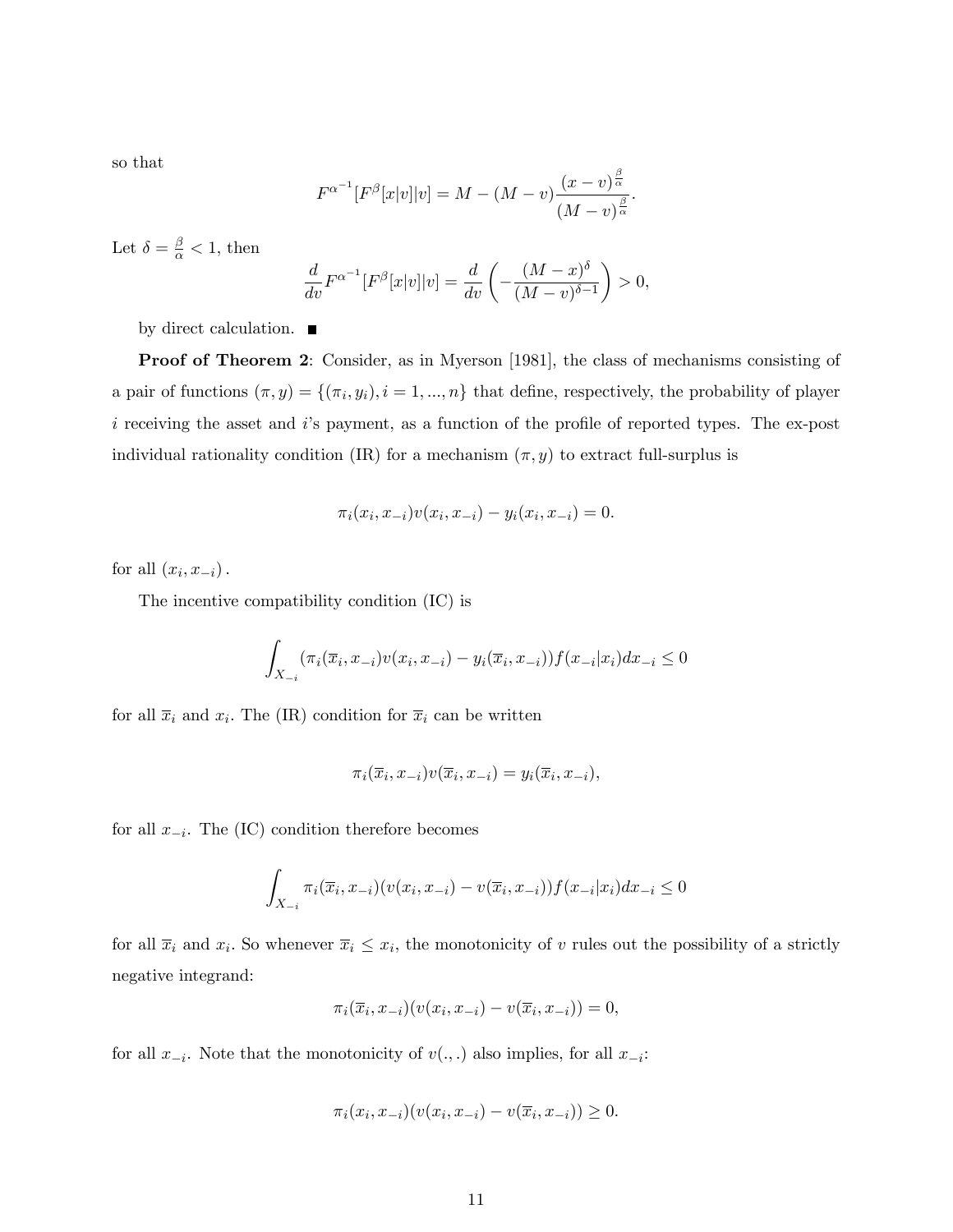Combining the last two inequalities:

$$
(\pi_i(x_i, x_{-i}) - \pi_i(\overline{x}_i, x_{-i})) (v(x_i, x_{-i}) - v(\overline{x}_i, x_{-i})) \ge 0,
$$

for all  $\overline{x}_i \leq x_i$ . That is, the mechanism's allocation probability function  $\pi$  must satisfy monotonicity. This relationship holds for all  $i$ . Full surplus extraction and symmetry guarantee that fixing an arbitrary  $x_{-i}$ , there must exist a value of  $\overline{x}_i$  such that  $\pi_i(\overline{x}_i, x_{-i}) > 0$ . Monotonicity of  $\pi$  then implies that  $\pi_i(x_i, x_{-i}) > 0$ , for all  $x_i \geq \overline{x}_i$ . In particular, choose  $\widetilde{x}_i = \max{\{\overline{x}_i, x_{-i}\}}$ , which ensures that  $\pi_i(\widetilde{x}_i, x_{-i}) > 0$ . Then  $v(x_i, x_{-i}) = v(\widetilde{x}_i, x_{-i})$  for all  $x_i \geq \widetilde{x}_i$ .

As  $x_{-i}$  was arbitrary, this establishes that a necessary condition for ex-post full surplus extraction is  $\partial_1 H = 0$ .

Proof of Theorem 3: Proof is by contradiction. Using the same notation as above, let  $Z(\widehat{x}_i, x_i)$  represent player i's expected payoff under a mechanism  $(\pi, y)$  if he reports  $\widehat{x}_i$  and his type is  $x_i$ :

$$
Z(\widehat{x}_i, x_i) = \int (\pi_i(\widehat{x}_i, x_{-i})v(x_i, x_{-i}) - y_i(\widehat{x}_i, x_{-i}))f(x_{-i})dx_{-i}.
$$

A mechanism must satisfy the classic conditions

$$
(IR) \quad Z(x_i, x_i) \ge 0, \text{ for all } x_i, \text{ and}
$$

$$
(IC) \quad Z(x_i, x_i) \ge Z(\hat{x}_i, x_i), \text{ for all } \hat{x}_i, x_i.
$$

Full surplus extraction  $(FS)$  requires that the  $(IR)$  constraint be satisfied with equality, and the asset to be sold with probability 1 whenever its value is positive. Since the asset must be sold, it must be possible to fix an i, some  $(x_i, x_{-i})$  so that  $\pi_i(x_i, x_{-i}) > 0$  over some set of positive measure in the  $x_{-i}$  space, and consider any  $\hat{x}_i > x_i$ . Using  $(FS)$  and  $(IC)$ :

$$
0 = Z(\widehat{x}_i, \widehat{x}_i) = Z(x_i, x_i) \ge Z(x_i, \widehat{x}_i).
$$

This inequality can be rewritten as

$$
\int \pi_i(x_i, x_{-i}) (v(\widehat{x}_i, x_{-i}) - v(x_i, x_{-i})) f(x_{-i}) dt_{-i} \le 0.
$$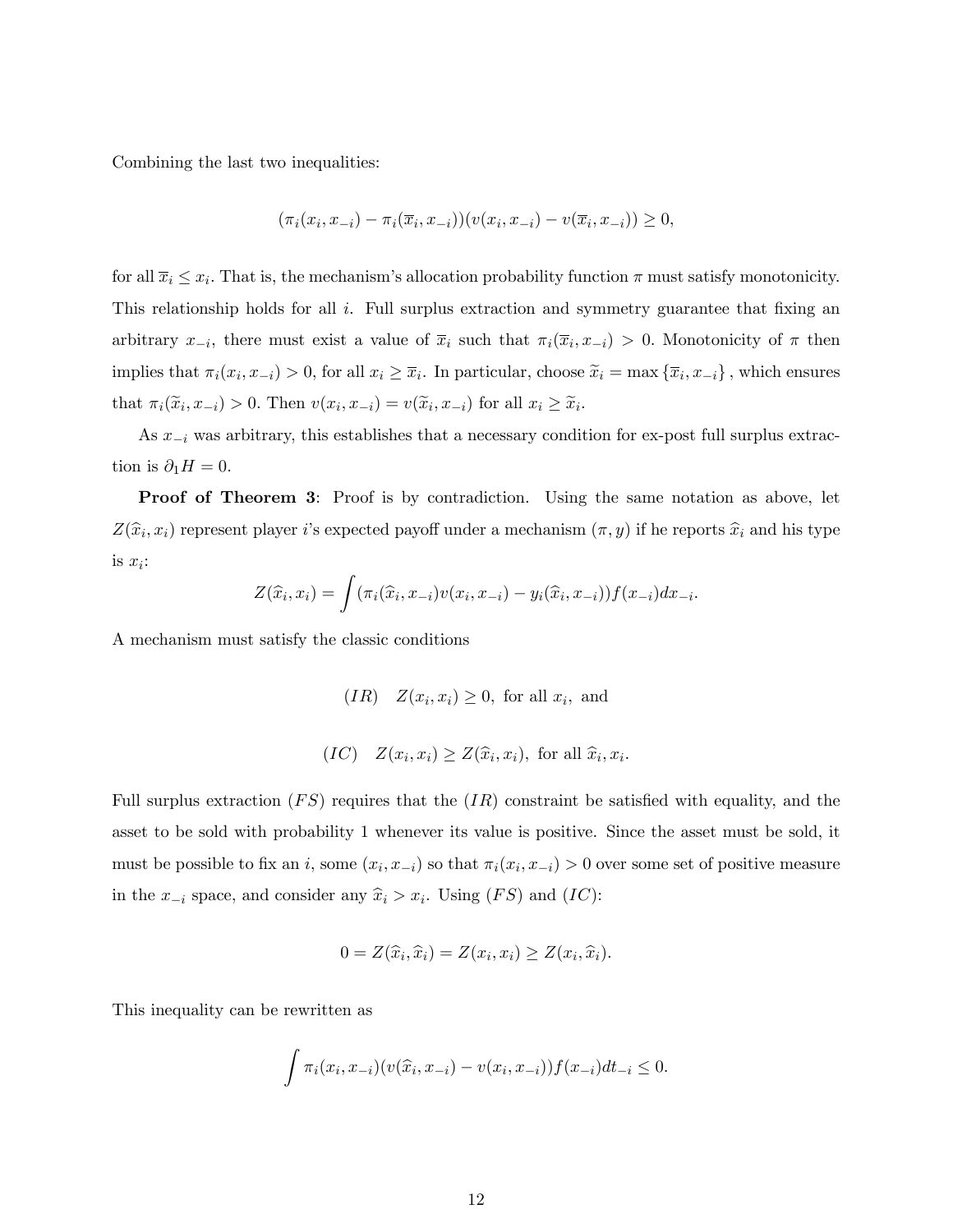A contradiction to  $\partial_1 H > 0$  has been reached:  $\partial_1 H > 0$  implies that the difference above,  $v(\widehat{x}_i, x_{-i}) - v(x_i, x_{-i})$ , is everywhere positive, and by construction is being multiplied by a positive probability over some positive measure set.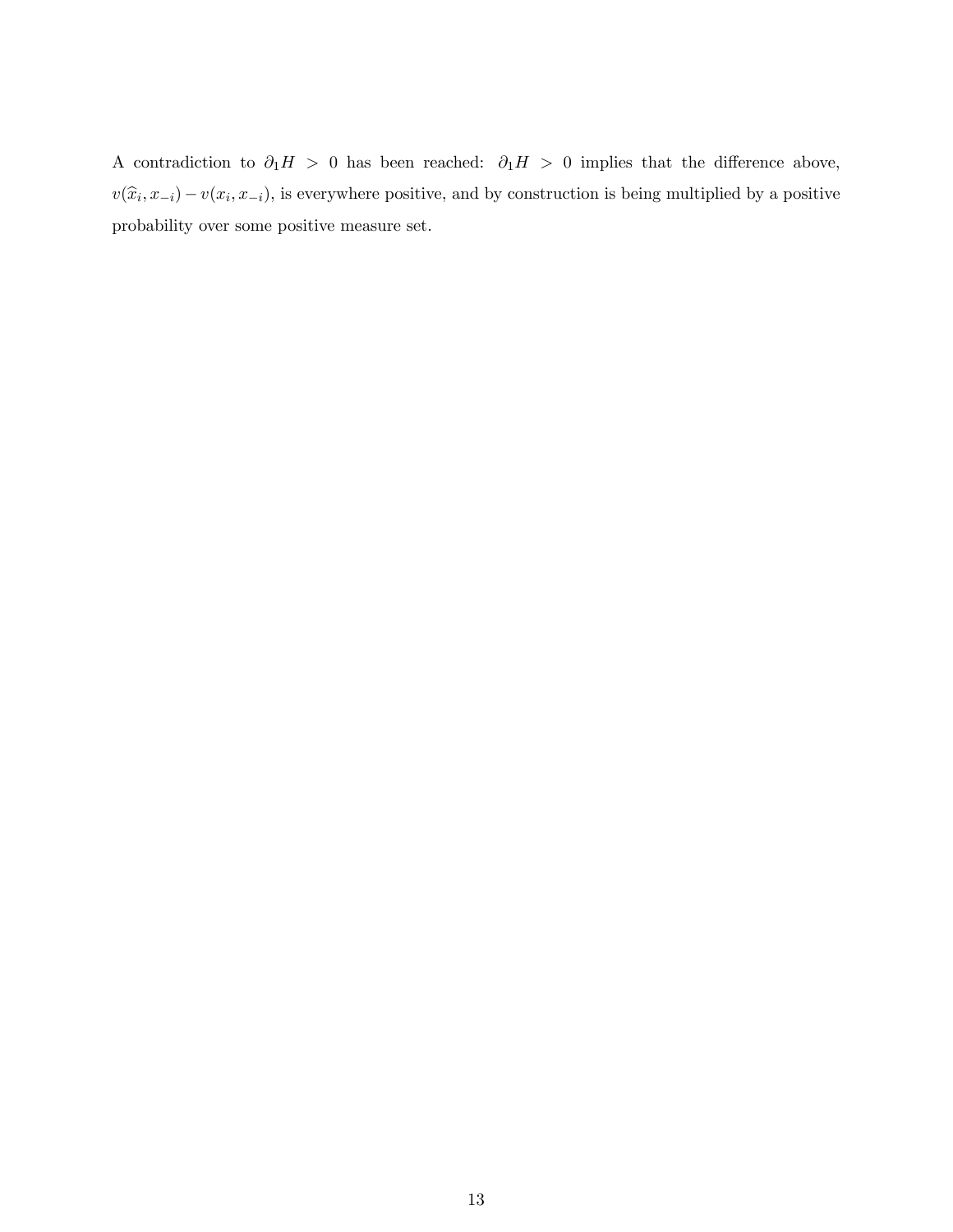# References

- [1] Bulow, J., P. Klemperer Auctions vs. Negotiations, American Economic Review, 86 (1996), 350-69.
- [2] Bulow, J., J. Roberts The Simple Economics of Optimal Auctions, Journal of Political Economy, 97 (1989), 1060-1090.
- [3] Campbell, C., D. Levin When and Why not to Auction, (2005), forthcoming, Economic Theory.
- [4] CrÈmer, J., R. McLean Optimal Selling Strategies under Uncertainty for a Discriminating Monopolist when Demands are Interdependent, Econometrica, 53 (1985), 354-361.
- [5] Crémer, J., R. McLean Full Extraction of the Surplus in Bayesian and Dominant Strategy Auctions, Econometrica, 56 (1988), 1247-1257.
- [6] Harris, M., A. Raviv Allocation Mechanisms and the Design of Auctions, Econometrica, 49 (1981), 1477-1499.
- [7] Harstad, R., R. Bordley Lottery Qualification Auctions, in: M. R. Baye (ed.), Advances in Applied Micro-Economics, Volume 6, Auctions, JAI Press, Greenwich, Ct., (1996), 157-83.
- [8] Holmstrom, B., R. Myerson Efficient and Durable Decision Rules with Incomplete Information, Econometrica, 51 (1983), 1799-1820.
- [9] Lehmann, E. Comparing Location Experiments, The Annals of Statistics, 16 (1988), 521-533.
- [10] Levin, D., R. Harstad, Symmetric Bidding in Second-Price, Common-Value Auctions, Economics Letters, 20 (1986), 315-19.
- [11] Lopomo, G. Optimality and Robustness of the English Auction, Games and Economic Behavior, 36 (2000) 219-240.
- [12] Matthews, S. Information Acquisition in Discriminatory Auctions, in M. Boyer and R. Kihlstrom Bayesian Models in Economic Theory, Elsevier Science Publishers(1984).
- [13] Matthews, S. Selling to Risk Averse Buyers with Unobservable Tastes, Journal of Economic Theory, 30 (1983), 370-400.